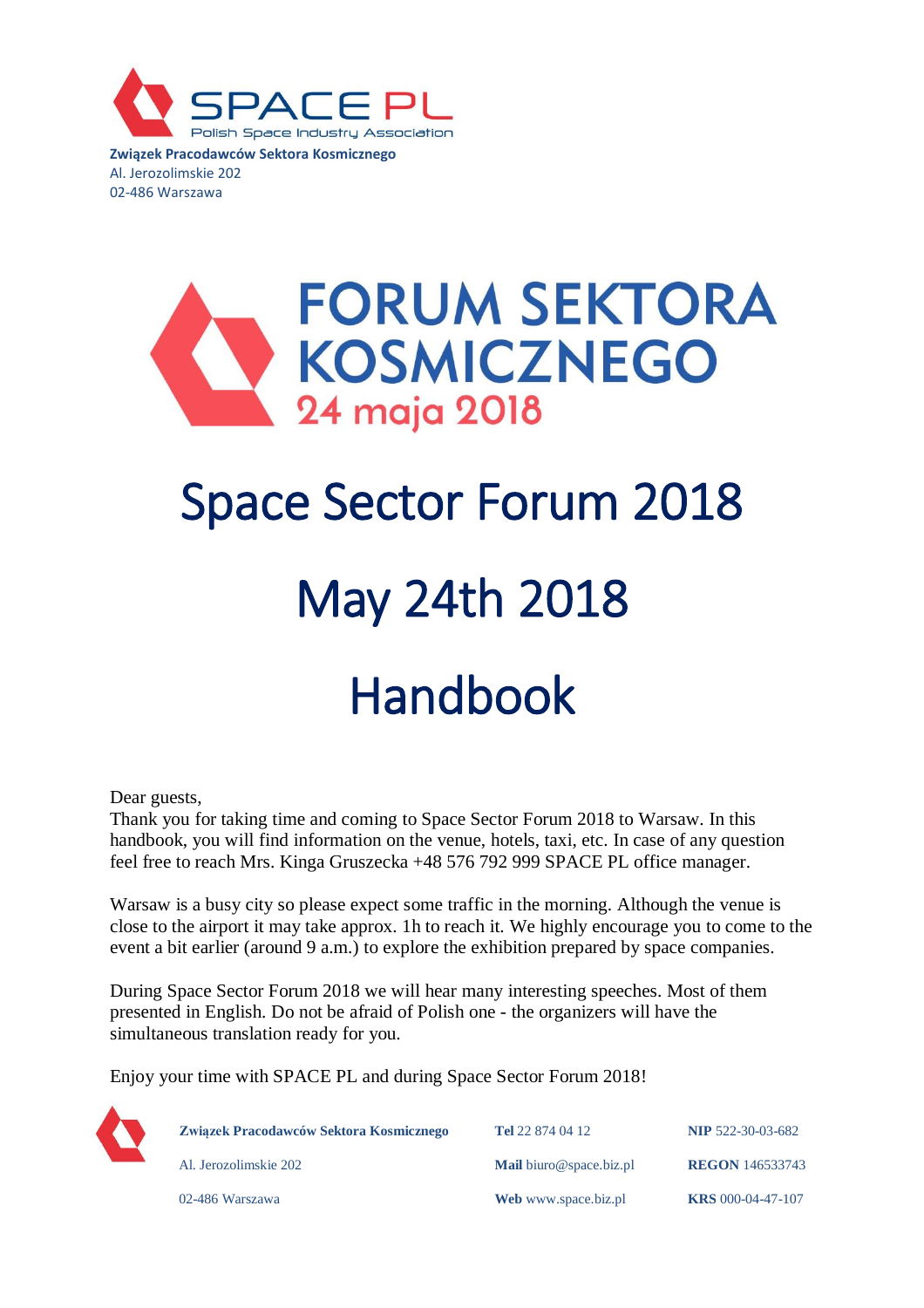

EXPO XXI Warszawa is located in **Warsaw** at **12/14 Prądzyńskiego** street.



EXPO XXI Warszawa is one of the biggest conference and exhibition centres in Warsaw. You may reach it by:

#### **A car:**

Parking information:

Parking at the EXPO XXI Warszawa is paid. The first hour of charging costs 8 PLN, each subsequent costs 6 PLN. Ticket machines are in the main building and at the exit of parking. You can pay both cash or card.

Rent a car:

If you would like to rent a car, we can recommend you:

| Związek Pracodawców Sektora Kosmicznego | <b>Tel</b> 22 874 04 12         | <b>NIP 522-30-03-682</b> |
|-----------------------------------------|---------------------------------|--------------------------|
| Al. Jerozolimskie 202                   | <b>Mail</b> biuro @space.biz.pl | <b>REGON</b> 146533743   |
| 02-486 Warszawa                         | Web www.space.biz.pl            | <b>KRS</b> 000-04-47-107 |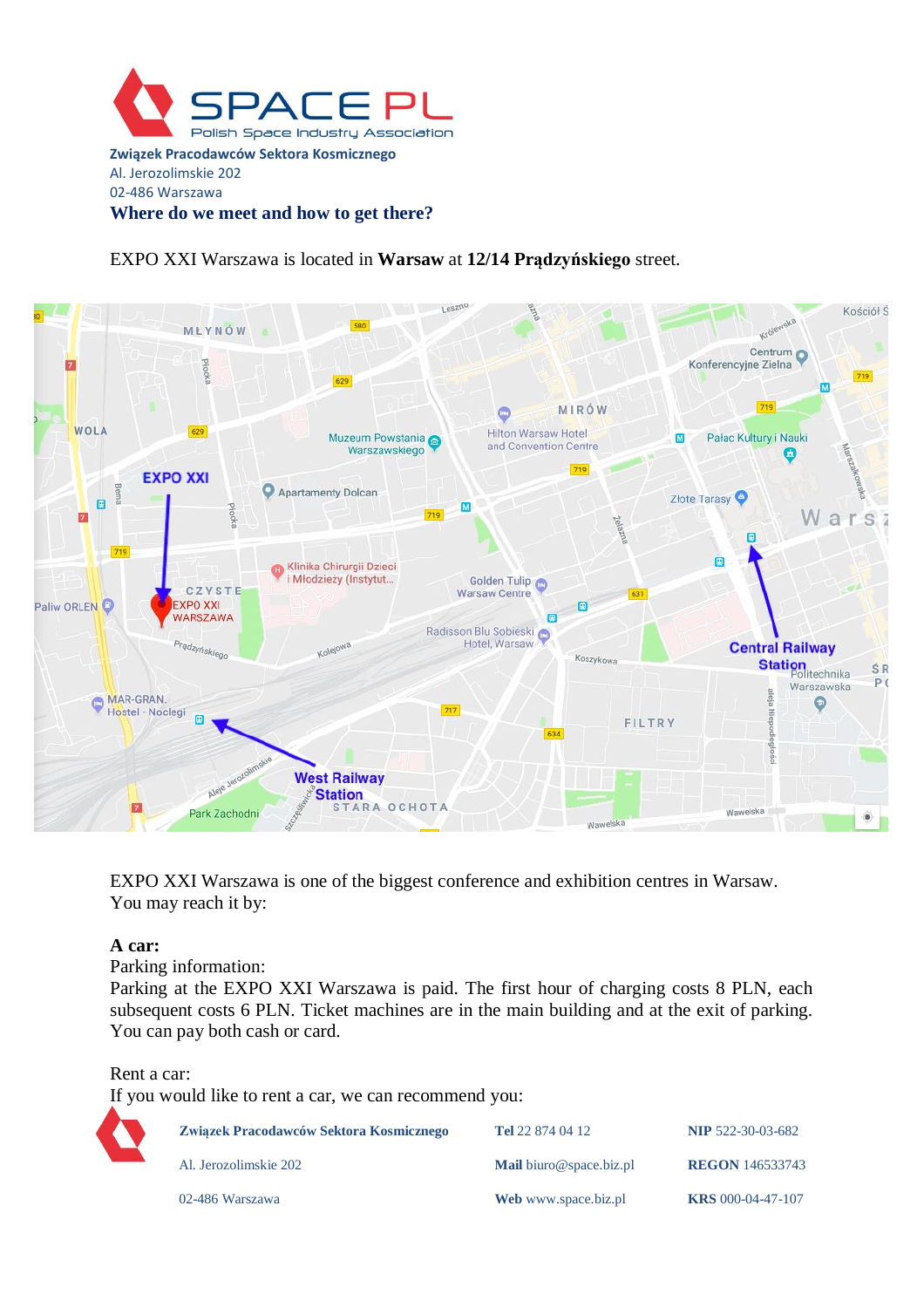

**Związek Pracodawców Sektora Kosmicznego** Al. Jerozolimskie 202 02-486 Warszawa [http://centrum-rentacar.com](http://centrum-rentacar.com/) or<https://www.rentcar.pl/en/>

#### **A taxi:**

It is recommended for you to use one of the city's official Radio-Taxi companies and order a taxi by telephone. Here you have some of the Radio-Taxi companies in Warsaw:

Glob taxi –  $+48$  22 196 68 Sawa-Taxi – +48 22 644 44 44 Taxi City – +48 228 488 888

You can pay both cash or card. From Central Railway Station to EXPO XXI you'll pay approx. 25 PLN. If it is more comfortable for you, you can also take an Uber.

**A bus:**  $[it's a bus + walking]$ 

Bus lines to Expo XXI: 105, 109, 136, 154, 155, 167, 171, 178, 184, 186, 190, 414, 523, N43 (bus stop PKP Kasprzaka). Bus, tram, and subway timetables are available on the [www.ztm.waw.pl](http://www.ztm.waw.pl/) or [https://jakdojade.pl](https://jakdojade.pl/)

#### **From the Warsaw Chopin Airport**

The best option is to take a train as S3, S2 or RL and get off at Warszawa Zachodnia Station (Warsaw West). The EXPO XXI is situated nearby the Station (900 metres/ 5 minutes walking distance), on Prądzyńskiego street.

#### **From the Modlin Airport**

The best option is to take a bus ZL from the Modlin Lotnisko Bus Stop and get change at Modlin stop. You should take a train RL and get off at Warszawa Zachodnia Station (Warsaw West). The EXPO XXI is situated nearby the Station (900 metres/ 5 minutes by foot), on Prądzyńskiego street.

#### **Where to stay?**

We can also recommend you a few hotels near EXPO XXI to stay in:

[Golden Tulip Warsaw Centre](http://www.goldentulipwarsawcentre.com/en) \*\*\*\* – located at Towarowa 2 street (2,4 km from EXPO XXI by car), phone for booking 22 582 75 00

[Hotel Campanile Varsovie](https://www.campanile.com/en/hotels/campanile-varsovie-warszawa) \*\*\*\* – located at Towarowa 2 street (2,4 km from EXPO XXI Warsaw by car), phone for booking 22 582 72 00

[Hilton Warsaw Hotel and Convention Centre](http://www3.hilton.com/en/hotels/poland/hilton-warsaw-hotel-and-convention-centre-WAWHIHI/index.html) \*\*\*\* – located at Grzybowska 63 street (2,6 km from EXPO XXI by car), phone for booking 22 356 55 55

[Radisson Blu Sobieski Hotel](https://www.radissonblu.com/en/sobieski-warsaw) \*\*\*\* – located at Zawiszy 1 square (3,8 km from EXPO XXI by car), phone for booking 22 579 10 00



| Związek Pracodawców Sektora Kosmicznego | <b>Tel</b> 22 874 04 12 | <b>NIP 522-30-03-682</b> |
|-----------------------------------------|-------------------------|--------------------------|
| Al. Jerozolimskie 202                   | Mail biuro@space.biz.pl | <b>REGON 146533743</b>   |
| 02-486 Warszawa                         | Web www.space.biz.pl    | <b>KRS</b> 000-04-47-107 |